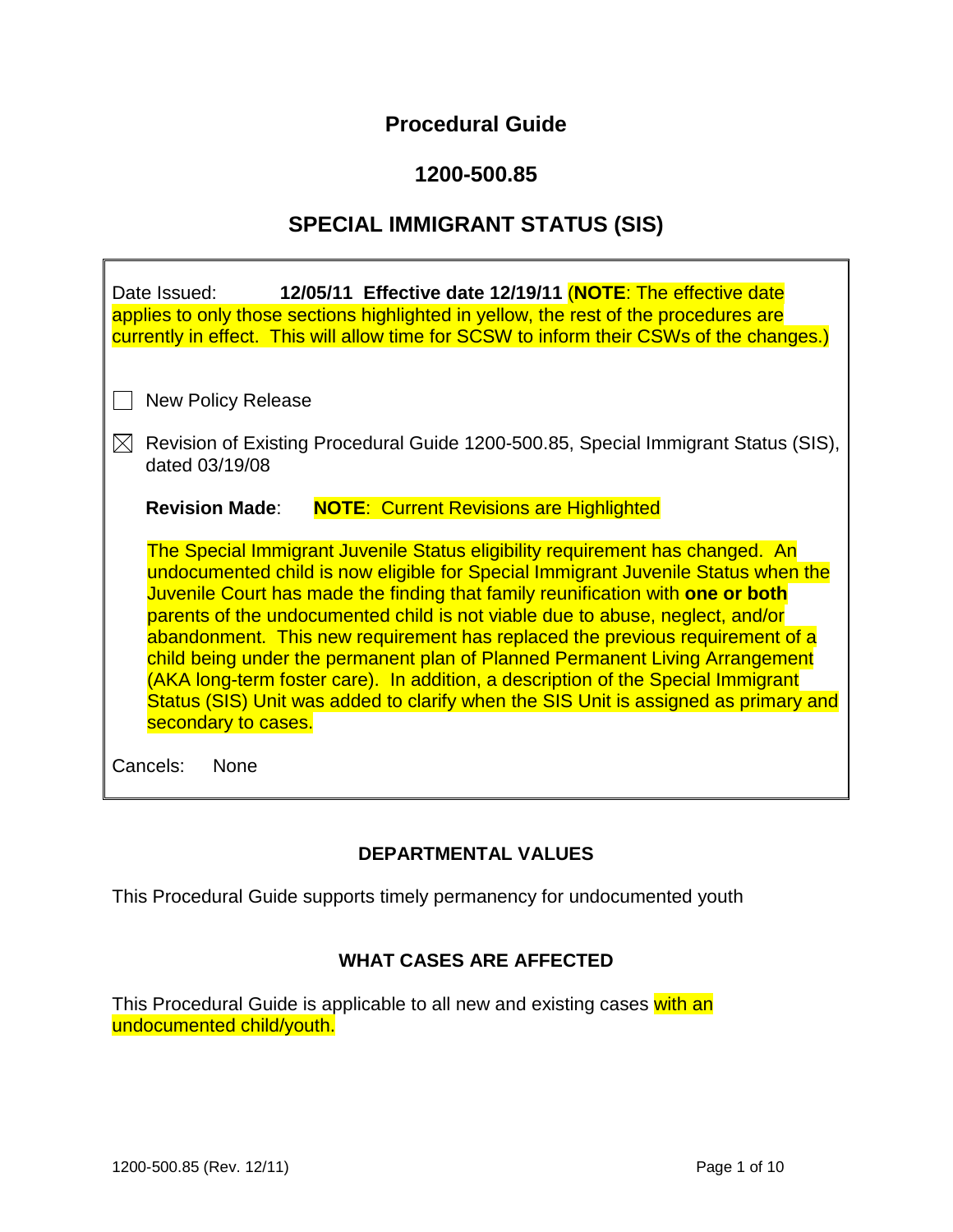## **OPERATIONAL IMPACT**

It is not the duty of CSWs to report undocumented children and families to Immigration & Customs Enforcement (ICE). Section 101 (a)(27)(J) of the Immigration and Nationality Act [8 U.S.C 1101], as amended by the Trafficking Victims Protection Reauthorization Act (TVPRA) of 2008, allows for Special Immigrant Status for undocumented children who are dependents of a juvenile court and the juvenile court has made the finding that family reunification with one or both parents of the undocumented child is not viable due to abuse, neglect, and/or abandonment. and for whom the court has declared that it is not in the child's best interest to be returned to their country of origin. Special Immigrant Juveniles can then seek a grant of lawful permanent resident status. Legal status will afford an immigrant child the right to remain in the United States thus eliminating the fear of deportation upon emancipation from the child welfare system. However, a child/youth **may be** deported if breaking the law, even if they have obtained legal status.

Obtaining Special Immigrant Juvenile Status for an undocumented child/youth that is under the supervision of the Department is not at the discretion of the case-carrying CSW or SCSW. **All eligible undocumented children shall be referred to the SIS Unit as soon as they become eligible** and USCIS will decide if the child will be granted lawful permanent resident status. Lawful permanent resident status allows a child/youth to successfully emancipate from the dependency system with the tools to legally work and/or pursue higher education in the United States, which is consistent with DCFS permanency goals and values.

In order for the SIS Unit to file the paperwork involved in obtaining lawful permanent resident status for eligible undocumented children and youth, the case-carrying CSW needs to refer the child/youth as soon as the child/youth becomes potentially eligible.

Due to the new eligibility criteria for SIJS under TVPRA 2008, undocumented dependent children may be referred to the SIS Unit to obtain lawful permanent resident status

- as soon as they become dependents of the court (Jurisdictional/Dispositional Hearing\*) and one or both parent(s) is not given family reunification services, or
- when family reunification with one or both parents is unsuccessful (.366.21(e) or (f), 366.22, 366.25, or 366.26 hearings).

\* When the order of no family reunification for one or both parents is made at the Jurisdictional/Dispositional hearing, it is the responsibility of the Dependency Investigator (DI) to refer the child/youth to the Special Immigrant Status (SIS) Unit.

The legalization process requires continued Court jurisdiction. It is currently taking six months to eighteen months, depending on the circumstances, for a child/youth to receive a legal residency card ("green card"). Therefore, it is essential that referrals to SIS be made as soon as the child/youth becomes eligible.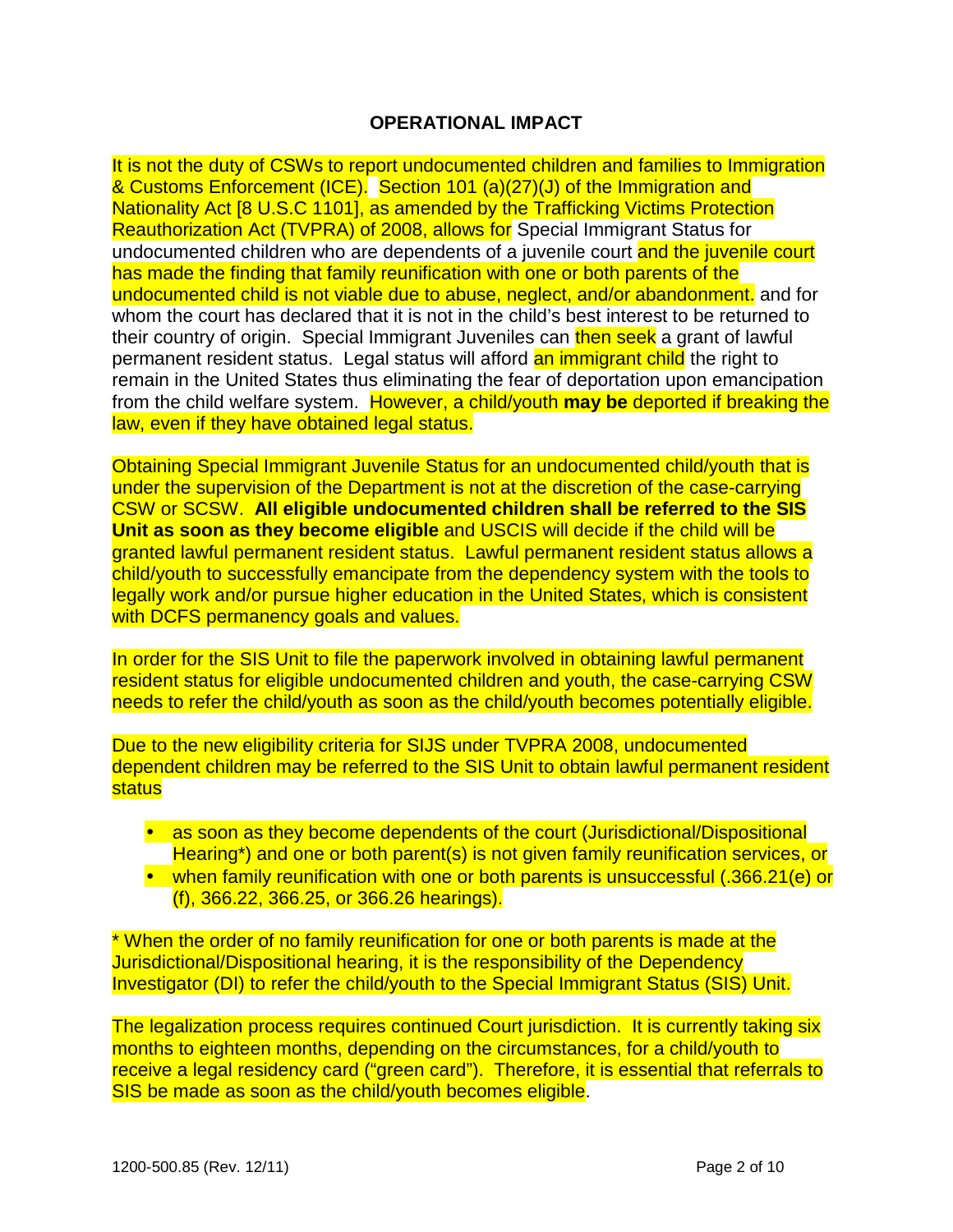**NOTE**: For eligibility purposes, though they are not U.S. citizens or nationals of the U.S. by reason of their birth within the United States, children born in certain unincorporated U.S. territories such as American Samoa, Guam, Puerto Rico, or the American Virgin Islands are U.S. citizens, therefore, children from these U.S. territories do not need to be referred to the SIS Unit.

For all undocumented children an application for PRUCOL must be completed by Revenue Enhancement and sent to U.S. Citizenship and Immigration Services (USCIS) [previously known as INS]. The PRUCOL application will be completed after the regional intake eligibility worker forwards the PRUCOL questionnaire and current court report to the PRUCOL Eligibility Worker. The purpose of the PRUCOL application is for funding purposes only, it is not an application to grant the undocumented child/youth lawful status in the United States. In order to grant an undocumented dependent child/youth lawful permanent resident status (obtain a "green card**") a separate referral to the SIS Unit is required once the juvenile court has made the finding that family reunification with one or both parents of the undocumented child is not viable due to abuse, neglect, and/or abandonment.** Only qualifying undocumented children can apply for Special immigrant Juvenile Status and be granted legal status. For more information, see Procedural Guide E08-0590, Permanent Residence Under the Color of the Law (PRUCOL).

### **Special Immigrant Status (SIS) Unit**

The Department established the Special Immigrant Status (SIS) Unit to provide immigration services to all DCFS children eligible for SIJS under Section 153 of the Federal Immigration Act of 1990. The SIS Unit handles the entire legalization process for referred cases until the US Citizenship and Immigration Services (USCIS) approves/denies legal status and issues a "green card" for the child/youth. The SIS Unit is dedicated to serve all of the Department's offices, including Adoptions; it is located at the Belvedere office (SPA 7), it consists of specialized Eligibility Workers (EW) to process the legalization process of undocumented children/youth.

All SIS referrals from regional offices will be assigned to the EWs (legalization workers) in the SIS Unit as secondary, the referring CSW remains primary on the case. The EW from the SIS Unit will keep the case-carrying CSW informed as to the status of the application and inform the CSW if additional documentation (e.g. disposition reports on any arrests, proof of date and place of birth, complete immunization records, etc.) is required for the approval of the child's legal status.

## **DEFINITIONS**

## *US Citizenship*

A person born in the US or naturalized or, in certain circumstances, born abroad to a U.S. citizen parent or parents.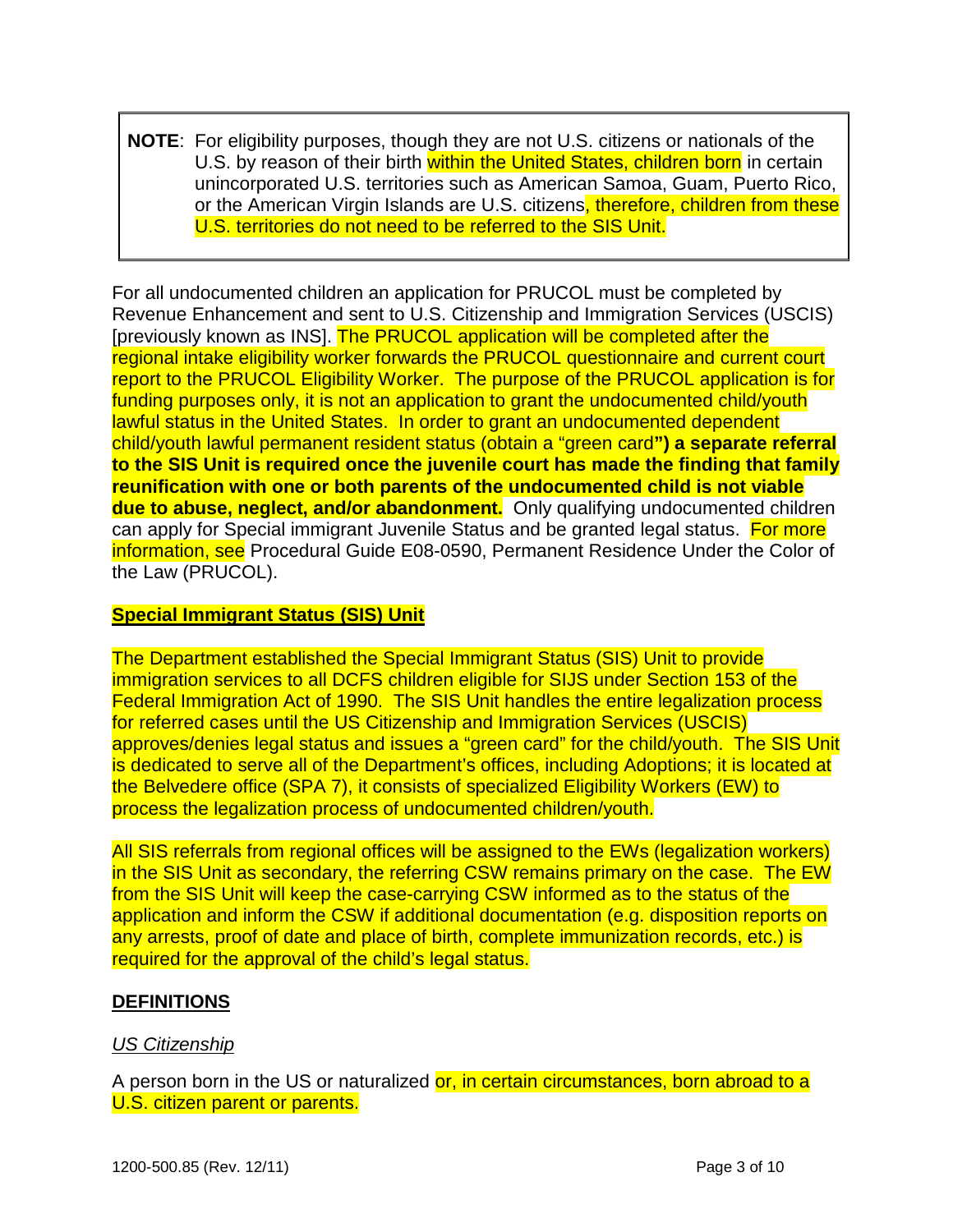#### *Immigrant*

A person who leaves one country to settle permanently in another.

#### *US Citizenship and Immigration Services (USCIS)*

Formerly known as INS, a government agency responsible for the admission, control and status of all immigrants in the United States. (Note: Immigration jurisdiction supersedes Superior court jurisdiction.)

## *Lawful Permanent Resident (LPR)*

An immigrant who has been lawfully accorded the privilege of residing permanently in the US. Lawful permanent residents are those individuals who **hold a** "green card". Lawful permanent residents with good moral character as defined by immigration law are permitted to apply for naturalization after five years of US residency or when they turn 18, whichever is later.

#### *"Green Card"*

An identification card issued to lawful permanent residents by USCIS.

#### *Undocumented Alien*

Also known as an "illegal alien," is a person who has entered the US illegally and is deportable if apprehended, or a person who entered the US legally but who has fallen "out of status" and is deportable.

#### *Special Immigrant Juvenile Status (SIJS)*

Provides lawful permanent residency to certain undocumented children who are under the jurisdiction of a juvenile court, the juvenile court has made the finding that family reunification with one or both parents of the undocumented child is not viable due to abuse, neglect, and/or abandonment, and for whom it has been determined that is not in their best interest to be returned to their country of nationality.

#### *Permanent Resident Under the Color of Law (PRUCOL)*

PRUCOL **is not** recognized as a lawful status by US Citizenship and Immigration Services (USCIS). However, DCFS through its Revenue Enhancement is required to determine if an undocumented applicant falls into this category. For a child to be considered PRUCOL, USCIS must be aware of the child's presence in the United States and USCIS must not be actively seeking the removal of the child from the United States.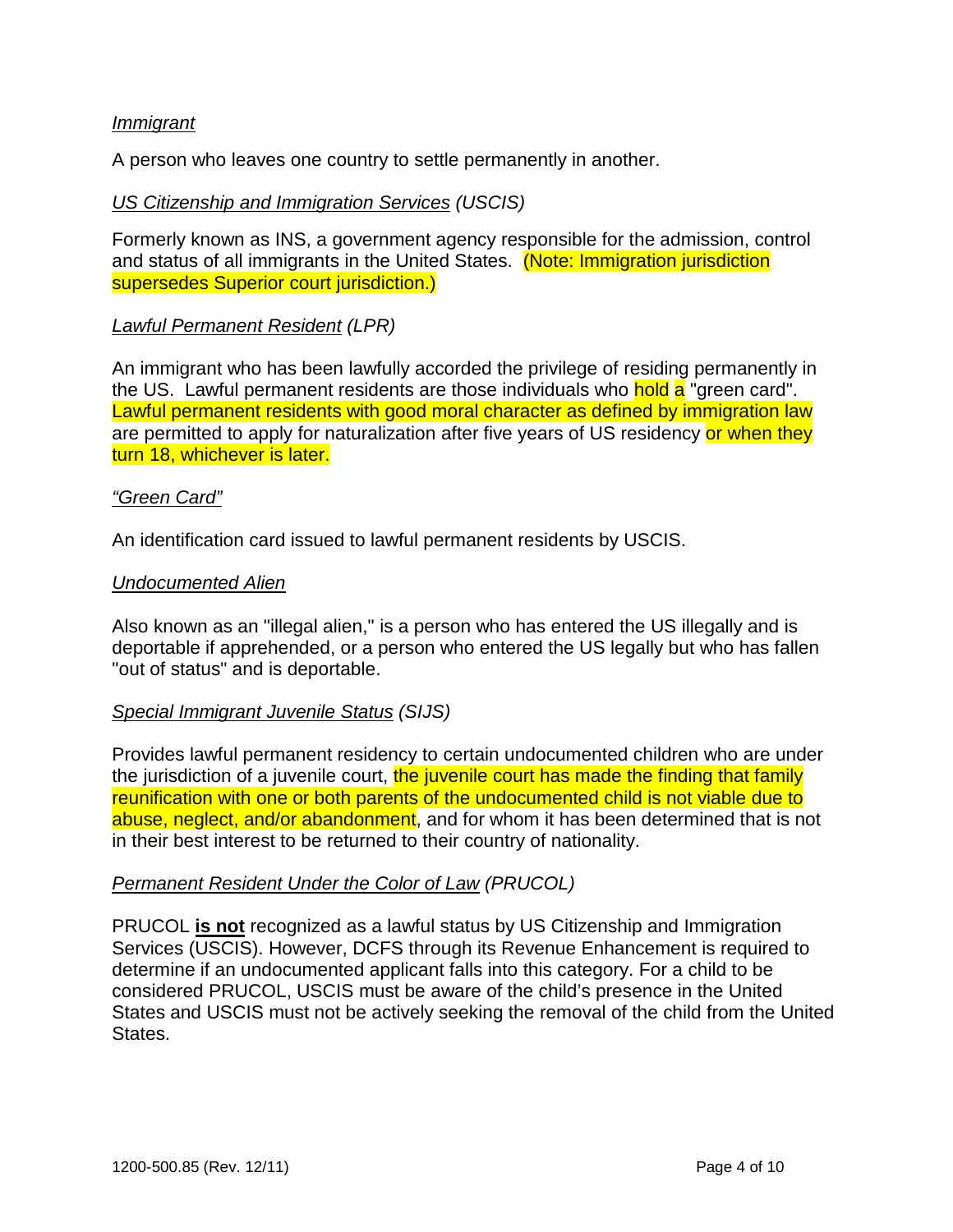## **NOTE**: A separate referral to the SIS Unit is required to obtain lawful permanent resident status (a "green card") for a qualifying undocumented child/youth.

**If legal residency is not established prior to the finalization of legal guardianship or adoption and/or termination of Court jurisdiction, DCFS cannot assist the family with this process, therefore a child's legal residency shall be established prior to the finalization of legal guardianship or adoption and/or termination of Court jurisdiction.** If legal residency is not established prior to termination of Court jurisdiction, the family may be subject to a very lengthy and costly *immigration family* filing process, which may include traveling to the child's country of origin and requesting a visa from that country's consulate.

Additionally, there are times when the Special Immigration Unit may decline to apply for Permanent Resident Status for certain children who are believed to be ineligible. The Special Immigration Unit will work with the family and keep DCFS staff informed regarding actions to take in such a circumstance.

Best practice would include disclosure of all immigration related issues to the prospective adoptive parents or legal guardians in writing, receipt of which should be acknowledged by their signature. CSWs **shall not** give legal advice regarding immigration issues to prospective adoptive parents or legal guardians but should instead refer them to contact the SIS Unit or urge them to retain counsel with that expertise.

**NOTE**: The SIS Unit can also help obtain or replace a child's/youth's lost or stolen green card both prior to and post termination of jurisdiction. The SIS Unit will cover the USCIS fees to replace a green card if the child is under the age of 21. Once the youth is 21, he/she is responsible for paying the USCIS fees to replace a green card. Green cards are good for 10 years; if a child needs to have his/her green card renewed, the SIS Unit can help with that as well.

## **Procedures**

## **A. WHEN: MAKING A REFERRAL TO THE SPECIAL IMMIGRANT STATUS UNIT: WHEN COURT HAS MADE THE FINDING THAT FAMILY REUNIFICATION WITH ONE OR BOTH PARENTS OF THE UNDOCUMENTED CHILD/YOUTH IS NOT VIABLE DUE TO ABUSE, NEGLECT, AND/OR ABANDONMENT**

Due to the new eligibility criteria for SIJS, undocumented dependent children may be referred to the SIS Unit to obtain lawful permanent resident status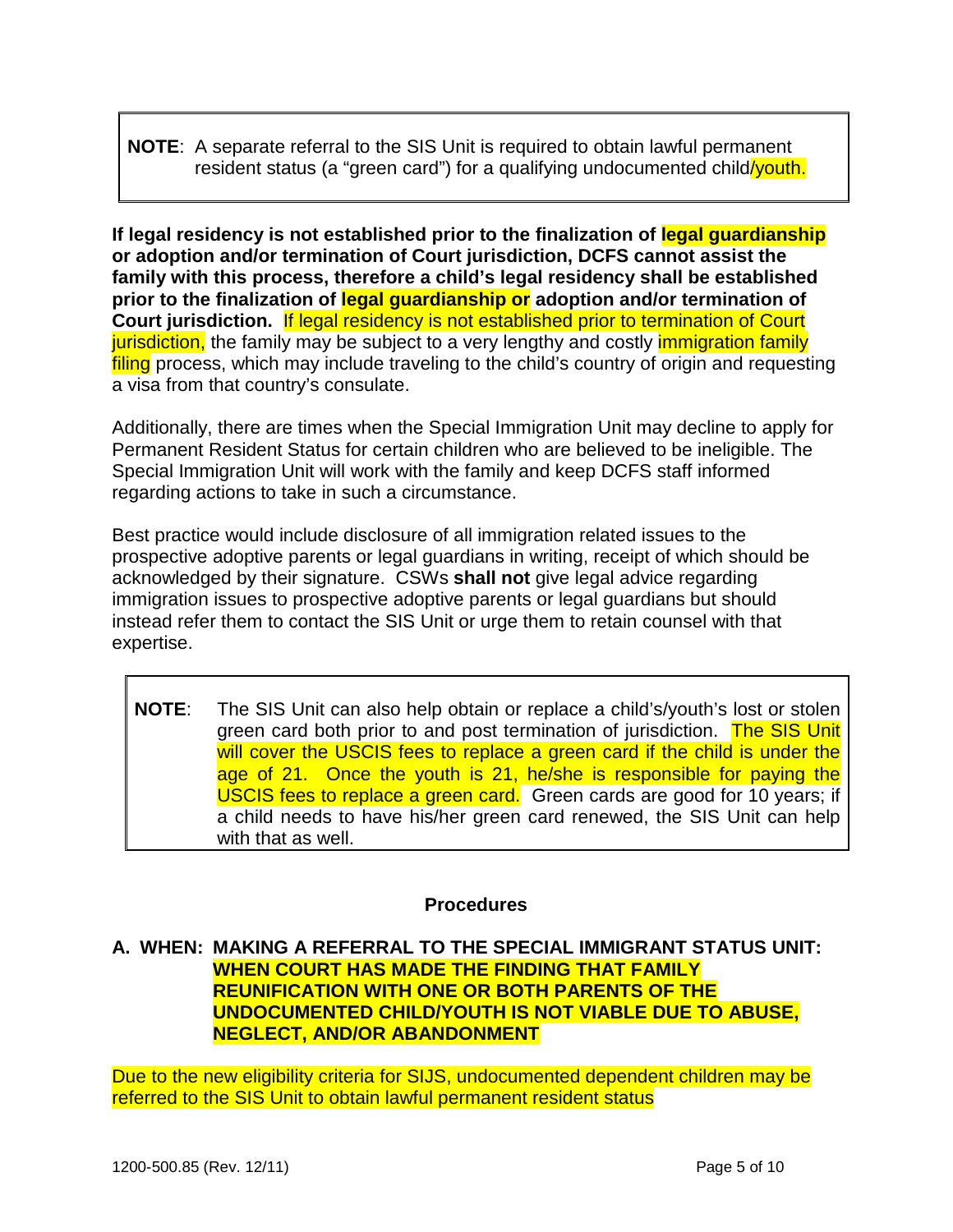- as soon as they become dependents of the court (Jurisdictional/Dispositional<sup>\*</sup> Hearing), **and one or both parent(s)** is not given family reunification services, or
- when family reunification with one or both parents is unsuccessful [366.21(e) or (f), 366.22, 366.25, or 366.26 hearings].

\* When the order of no family reunification for one or both parents is made at the Jurisdictional/Dispositional hearing, it is the responsibility of the Dependency Investigator (DI) to refer the child/youth to the Special Immigrant Status (SIS) Unit.

## **DI or Case-Carrying CSW Responsibilities**

- 1. Make certain that the undocumented child/youth meets the eligibility criteria for Special Immigrant Juvenile Status. To be eligible, the child/youth must be:
	- A dependent of the Juvenile Court;
	- **The Juvenile Court has made the finding that family reunification with one or** both parents of the undocumented child/youth is not viable due to abuse, neglect, and/or abandonment; (In other words, the child may receive family reunification with one parent, however family reunification services with the other parent was terminated or family reunification with both parents was terminated.)
	- Subjected to judicial proceedings in which it is determined that it is not in his/her best interest to returned to their country of nationality; and,
	- Unmarried and under the age of 21.
- 2. Exhaust and document every effort in obtaining a birth certificate, baptismal certificate, passport, or foreign identification card or other evidence of age and place of birth.

**NOTE:** It the responsibility of the case-carrying CSW to obtain any available document(s) that confirms the youth's age, it is not the responsibility of the SIS Unit. This includes obtaining a delayed registration of birth if the child's birth was never registered, see Procedural Guide 1200-500.10, Obtaining Vital Records (Birth, Death, Marriage and Divorce).

- 3. Complete a DCFS 852, Special Immigrant Status/Naturalization Referral,
- 4. Attach the current minute order and proof of age and place of birth to the DCFS 852.
- 5. Send the DCFS 852, and attachments to the SIS Unit by mail or fax at 5835 S. Eastern Avenue, Los Angeles, CA 90040, fax number (323) 890-9700.
- 6. If the permanent plan for the undocumented child is legal quardianship, request that the court maintain jurisdiction pending the Special Immigrant Juvenile Status (SIJS) process and until a green card is approved.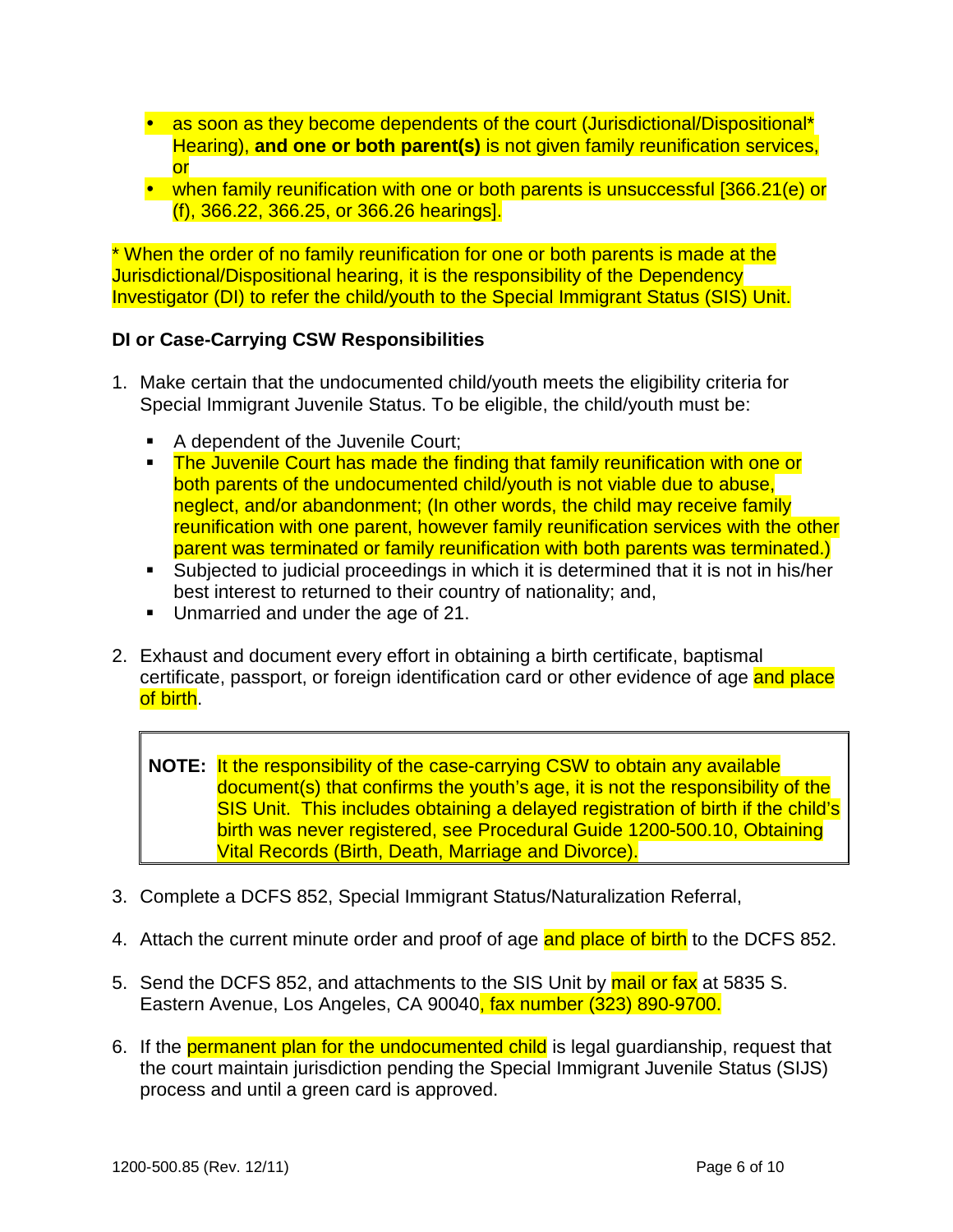- 7. If the permanent plan for the undocumented child is Adoption, **do not finalize adoption** nor should Court jurisdiction be terminated until SIJS is approved. If a child is undocumented he/she will not automatically become a US citizen if adopted by a US citizen parent. This process is automatic **only** when the child is a lawful permanent resident first.
	- **NOTE:** The legalization process requires continued Court jurisdiction. It is currently taking six months to eighteen months, depending on the circumstances, for a child/youth to receive a legal residency card ("green card"). Therefore, it is essential that referrals to SIS be made as soon as the child/youth **becomes eligible**.

When a child is granted Special Immigrant Juvenile Status in relative foster care, they are referred to DPSS to receive CalWORKs.

SIJS can be granted for youth as long as they file with USCIS age 21 and as long as they remain dependents of the court, whether they are in paid or non-paid placement. A youth age 18 or older must have been receiving AFDC-FC prior to reaching the age 18 and (s)he must continue to meet all other eligibility requirements to be eligible for continuation of AFDC-FC after age 18. Therefore, if a youth age 18 - 21 is granted SIJS, the youth does not automatically become AFDC-FC eligible. The only funding source for non-relative foster care payment remains GRI.

## **Special Immigration Status Unit Staff Responsibilities**

The SIS Unit handles the entire legalization process for referred cases until the US Citizenship and Immigration Services (USCIS) approves/denies legal status and issues a "green card" for the child/youth. **It is critical for the case-carrying CSW to keep the case open until the "green card" is received.** 

- 1. The SIS Unit will also file for:
	- a) The replacement of lost or stolen permanent resident cards on behalf of DCFS children, regardless of the child's age (Court jurisdiction is not required). The SIS Unit will cover the USCIS fees to replace a green card if the child is under the age of 21. Once the youth is 21, he/she is responsible for paying the USCIS fees to replace a green card. Green cards are good for 10 years; if a child needs to have his/her green card renewed, the SIS Unit can help with that as well.
	- b) US citizenship for youth over the age of 18, whose reunification with one or both parents is not viable due to abuse, neglect, and/or abandonment and have been legal residents in the U.S. for at least five years (continued Court jurisdiction is not required).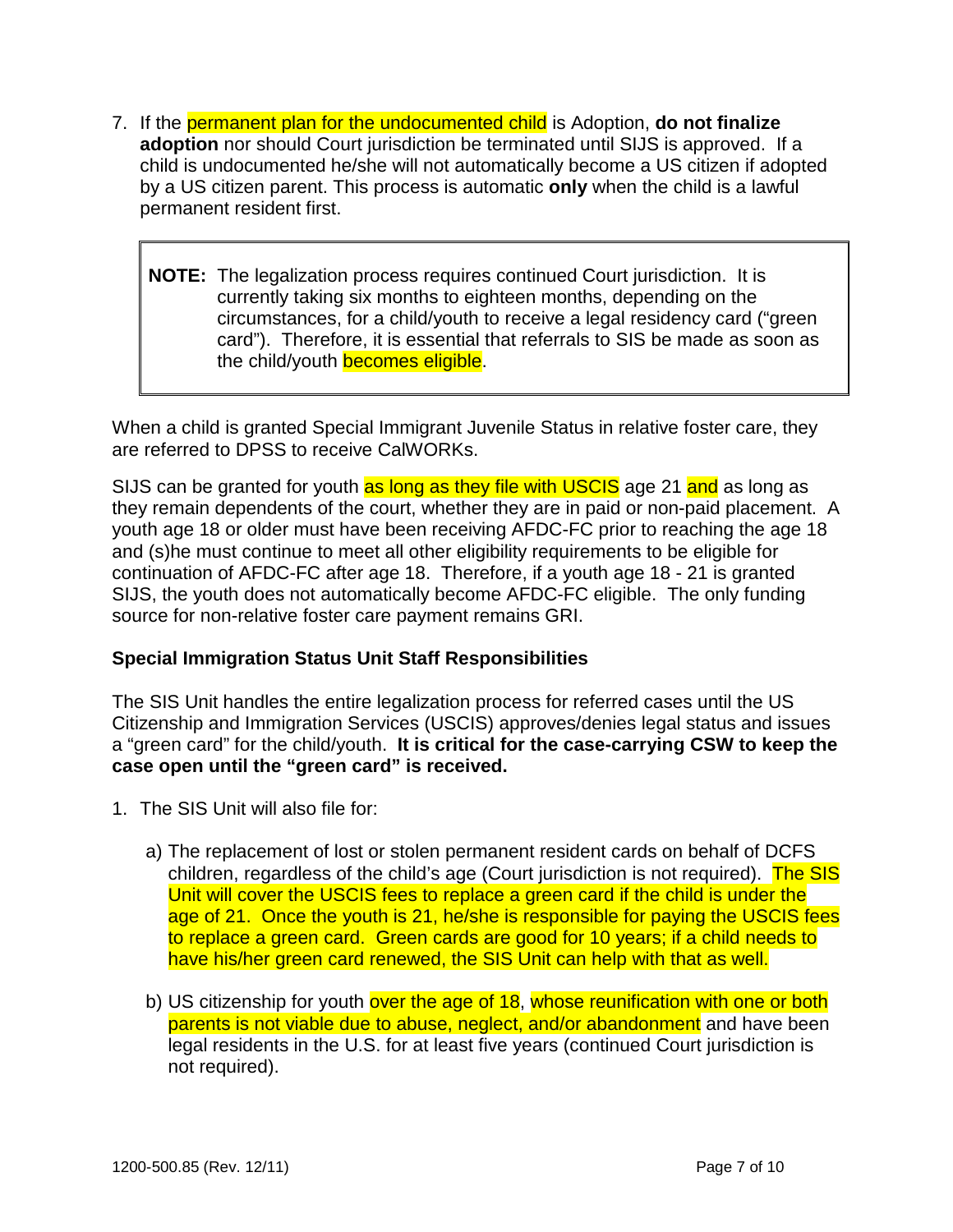- c) Post Adoption immigration services, including change of name (new name in Adoptions decree) for lawful permanent resident children, and Certificate of Citizenship for lawful permanent resident children adopted by at least one US citizen parent.
- **Reminder:** Undocumented children/youth **do not** qualify for Kin-Gap. Therefore, make certain that USCIS (through the SIS Unit) has granted a child/youth legal status in the US before recommending Kin-Gap. If a child/youth does not have legal status, recommend legal guardianship but **do not recommend the termination of Court jurisdiction** and refer the case immediately to the SIS Unit.

If you have any questions about the referral process or the services provided by the SIS Unit, please contact Cecilia Saco, **Program** Coordinator/Supervisor, at (323) 725-4679 or by e-mail for a consultation.

## **B. WHEN: A CHILD/YOUTH IS GRANTED LAWFUL PERMANENT RESIDENT STATUS AKA "GREEN CARD"**

## **Case-Carrying CSW Responsibilities**

- 1. Obtain the green card from the SIS EW worker.
- 2. Make a copy of the green card and file the copy in the Additional Services folder (red folder).
- 3. At the next home visit with the child/youth, deliver the original green card to the child/youth/caregiver and have the child/youth sign any necessary documentation confirming the receipt of the green card. Since USCIS has granted the child/youth lawful permanent resident status, CSWs are to deliver the green card to the child/youth as soon as possible. Under no circumstances shall the CSW retain the green card in the file or withhold it due to the child's/youth's incompliance with the case plan.
- 4. Inform the child/youth and caregiver that if the green card is lost, they may have to pay for a replacement card. The SIS Unit will cover the USCIS fees to replace a green card if the child is under the age of 21. Once the youth is 21, he/she is responsible for paying the USCIS fees to replace a green card. Green cards are good for 10 years; if a child/youth needs to have his/her green card renewed, the SIS Unit can assist with this as well.
- 5. Inform the caregiver that the child/youth shall apply for a social security number. In addition to the green card, the Social Security Office requires an original birth certificate or other proof of age and place of birth.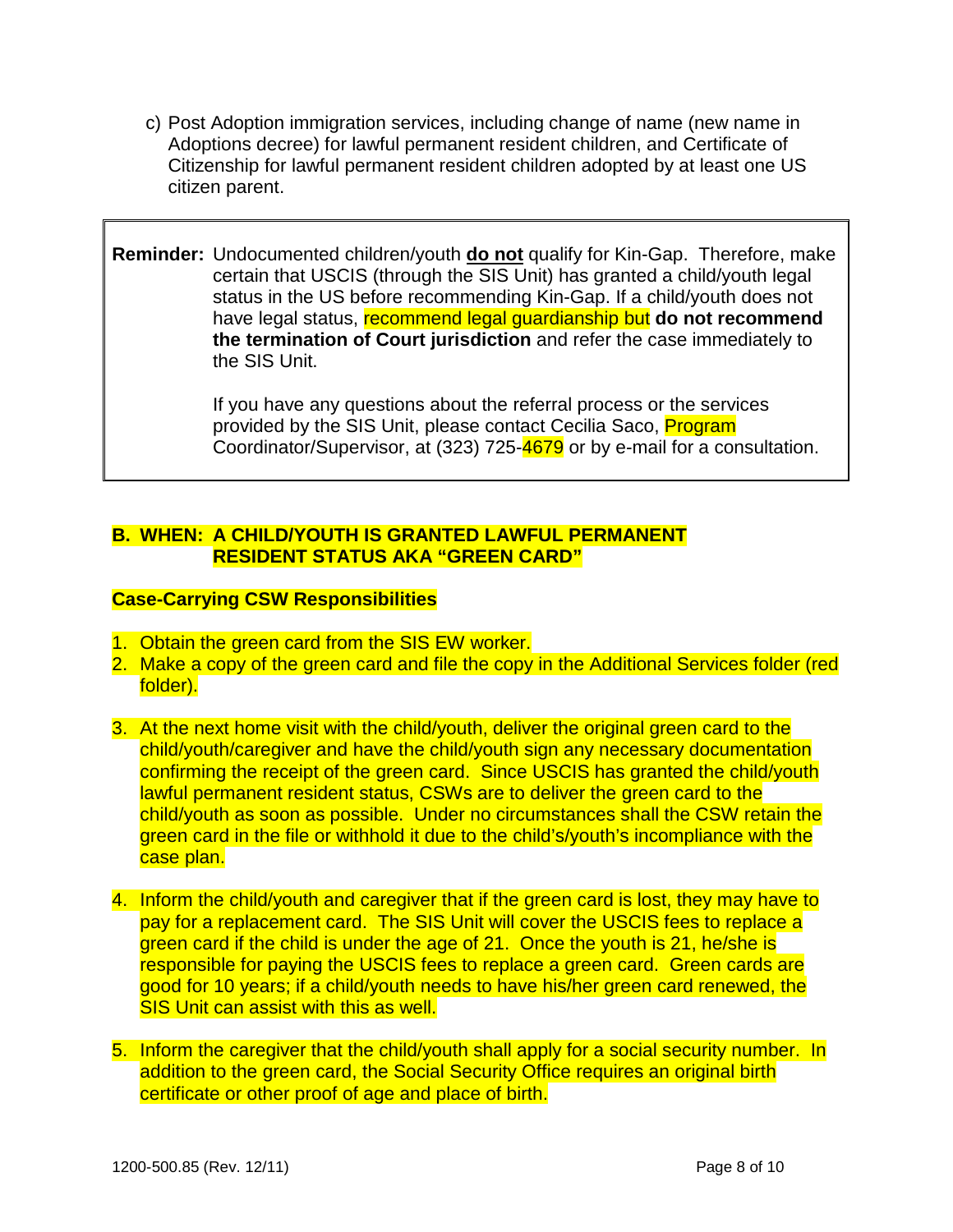6. Once a Social Security Number is obtained, inform the youth and the caregiver that the youth shall obtain a California ID.

## **APPROVAL LEVELS**

| <b>Section</b> | Level | Approval |
|----------------|-------|----------|
| г.             | None  |          |
|                |       |          |

## **OVERVIEW OF STATUTES/REGULATIONS**

## **United States Code title 8 Chapter 12 Section 1101(a)(27)(J)(i)**

(27) The term "special immigrant" means—

- (A) an immigrant, lawfully admitted for permanent residence, who is returning from a temporary visit abroad;
- (B) an immigrant who was a citizen of the United States and may, under section [143](http://lacdcfs.org/Policy/Hndbook CWS/uscode08/usc_sec_08_00001435----000-.html)5
- [\(a](http://lacdcfs.org/Policy/Hndbook CWS/uscode08/usc_sec_08_00001435----000-.html#a)) or [143](http://lacdcfs.org/Policy/Hndbook CWS/uscode08/usc_sec_08_00001438----000-.html)8 of this title, apply for reacquisition of citizenship;
- (C) an immigrant, and the immigrant's spouse and children if accompanying or following to join the immigrant, who-
	- (i) who has been declared dependent on a juvenile court located in the United States or whom such a court has legally committed to, or placed under the custody of, State, or an individual or entity appointed by a State or juvenile court located in the United States, and whose reunification with one or both of the immigrant's parents is not viable due to abuse, neglect, abandonment, or a similar basis found under State law,…

**Immigration Nationality Act (INA), Section 101(a)(27)(J)-provides the eligibility** requirements for Special Immigrant Juvenile Status.

**Federal Immigration Act of 1990, Section 153 of the -** provides Special Immigrant Juvenile Status (SIJS) to undocumented children who (1) are under 21, (2) are unmarried, (3) have been abandoned, neglected or abused by at least one birth parent, (4) have been declared dependent on the juvenile court (often through a guardianship proceeding) or deemed eligible for long-term foster care, and (5) for whom the court has declared that it is not in the child's best interest to be returned to his country of origin. A grant of SIJS does not automatically confer lawful permanent resident status; instead, it makes the child eligible to apply for adjustment of status to that of lawful permanent resident.

**Trafficking Victims Protection Reauthorization Act of 2008**- amended the definition of a "Special Immigrant Juvenile" (SIJ) at section 101(a)(27)(J) of the Immigration and